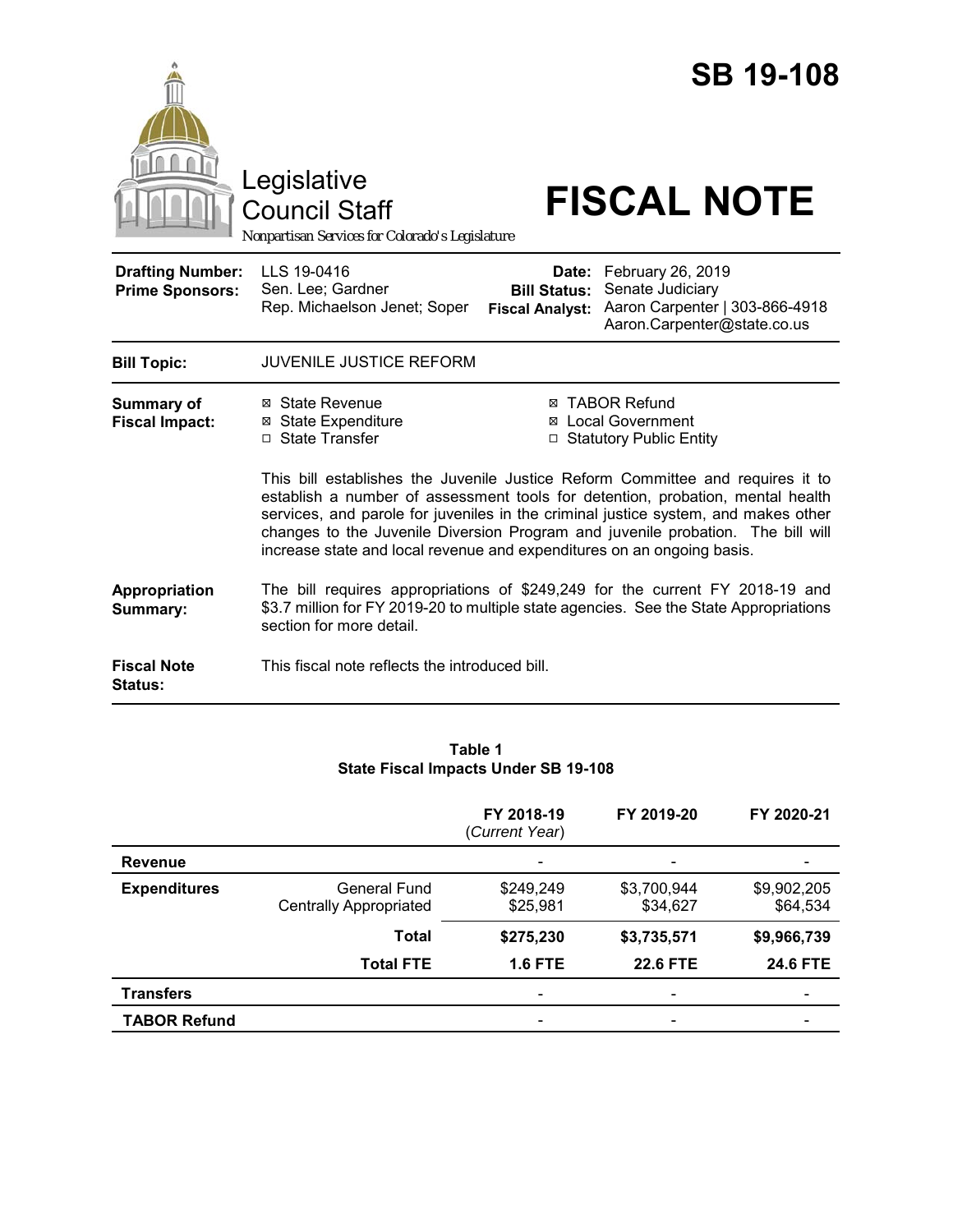## **Summary of Legislation**

This bill makes several changes to the juvenile justice system. Specifically, this bill requires that a variety of screening and assessment tools be established and used to determine the placement of youths, services provided, eligibility for diversion, and other matters in the juvenile justice system. It also requires that a statewide system of graduated responses and incentives for juvenile parole violations and standards for juvenile probation supervision be established. Specific changes in the bill are discussed in more detail below.

**Juvenile Justice Reform Committee.** The bill creates the 25-member Juvenile Justice Reform Committee (JJRC), which includes the following members:

- the Governor or his designee;
- 4 members of the General Assembly;
- 2 judges appointed by the Chief Justice of the Colorado Supreme Court;
- the director of the Division of Youth Services (DYS) in the Department of Human Services (DHS);
- the director of the Commission of Criminal and Juvenile Justice (CCJJ);
- the executive director of the DHS:
- the state court administrator; and
- 14 other members appointed by the Governor representing various constituencies within the juvenile justice system.

The committee must meet by October 30, 2019, and its duties include adopting a risk and needs assessment tool, selecting a mental health screening tool, selecting a risk screening tool for the juvenile diversion program, selecting a vendor to train participants in using these screening tools, establishing common policies for data collection, establishing criteria for probation conditions, and making recommendations for changing any rules, policies, or laws. The three assessments and tools to be selected by the JJRC are described below.

- *• Risk and needs assessment tool.*The risk and needs assessment tool is for use by the courts, the DYS, and juvenile probation departments when making decisions concerning commitment to a DYS facility, supervision level, case and reentry plans, placement in residential or treatment facility, conditions of probation, and parole.
- *Mental health screening tool.*The mental health screening tool is a short, validated screening tool for identifying youths who may have mental health needs, whether a full mental health evaluation is required, and if additional mental health services are necessary. The tool must be used in the courts, the pre-adjudication services program in the DYS, and the juvenile diversion program in the Department of Public Safety (DPS) to determine the need for drug testing and other mental health services.
- *Diversion risk assessment.* The diversion risk assessment tool is a tool for identifying a juvenile's risk of re-offending and eligibility to participate in a diversion program. The tool must be used by district attorneys when a juvenile is referred to a diversion program operated by the DPS. The tool will inform the eligibility of the juvenile in the program, the level of supervision necessary, the length of supervision, and whether any other services are warranted.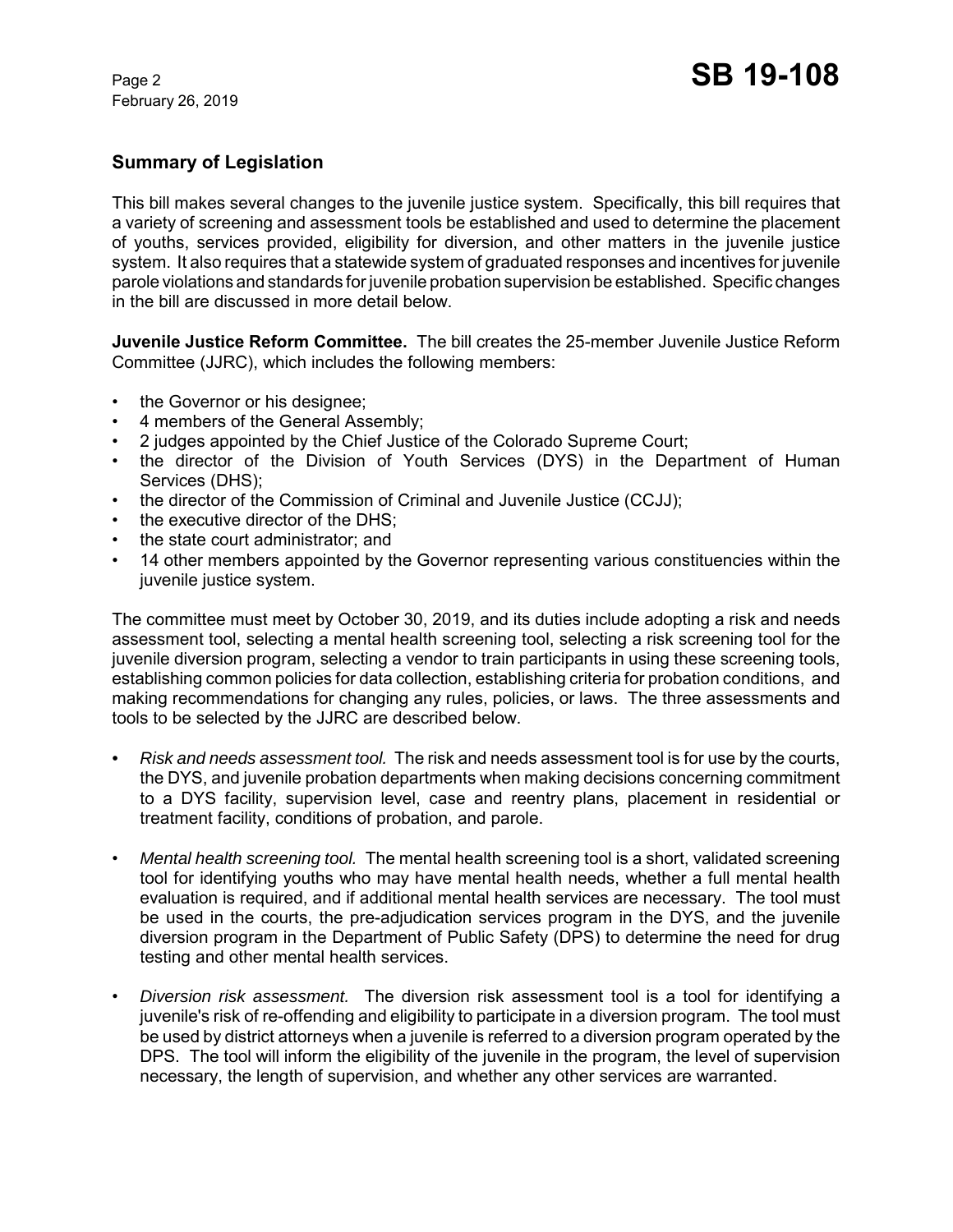**Length of stay matrix**. The DHS, in consultation with the JJRC, must develop a length of stay matrix for determining when juveniles are eligible to be released from the custody of the DYS. The matrix must be based on a number of different factors including the risk of re-offending, as determined by the risk and needs assessment tool.

**Detention screening instrument.** By January 1, 2021, the bill requires the existing Working Group for Criteria for the Placement of Juvenile Offenders to develop or adopt a research-based detention screening tool. The detention screening tool must be used by the DYS to determine if a juvenile should be placed in detention or in an alternative sentencing placement. The working group must also create a plan to train screening teams on how to use the instrument and develop a plan on how DYS will collect and report data to the General Assembly on the use of detention.

**Detention and alternative sentencing.** After two years, the working group must review data collected on the use of alternative sentences, and make adjustments to the formula used to allocate funding for alternative sentencing programs to each judicial district. The working group must also develop an affidavit for use by parents or guardians to advise parents on certain information concerning detention or alternative sentencing and that collects certain information from these relatives.

**Juvenile Diversion Program.** Under current law, the CCJJ can contract with a governmental or non-governmental agency to administer the Juvenile Diversion Program within the DPS. Instead, this bill requires the CCJJ to allocate money to each judicial district and for each judicial district to contract with governmental and non-governmental agencies to operate local diversion programs. The CCJJ must establish a formula to allocate money to each judicial district, establish data collection requirements, provide technical assistance to administering agencies, and provide reports on local programs to the General Assembly. The bill also requires district attorneys to use the diversion risk assessment tool, selected by the JJRC, to determine if a juvenile is eligible for diversion.

**Probation.** The bill makes a number of changes to juvenile probation. First, the bill requires that any probation conditions be customized to each juvenile and removes certain minimum standards for probation prohibitions, such as no consumption of alcohol or controlled substances without a prescription and the requirement that a juvenile attend school. In addition, the court must consider the results of the risk and needs assessment tool when deciding on additional conditions of probation. Before January 1, 2021, the state court administrator must establish rules to develop a statewide system of structured community-based graduated responses, which is an accountability-based series of sanctions and incentives designed to respond to a juvenile's violation of probation and to guide probation officers in determining how best to motivate changes to a juvenile's behavior. If there is a violation of probation, the probation officer must report the violation only with approval from the chief probation officer and after the graduated responses were followed. The bill also requires the probation officer to issue a summons to the juvenile when there is a probation violation, rather than a warrant.

**Detention hearings.** The bill also restricts the ability of the courts to remove a juvenile from the custody of a parent unless the detention screening tool is conducted and specified findings are made. The bill limits which juveniles may be placed in detention.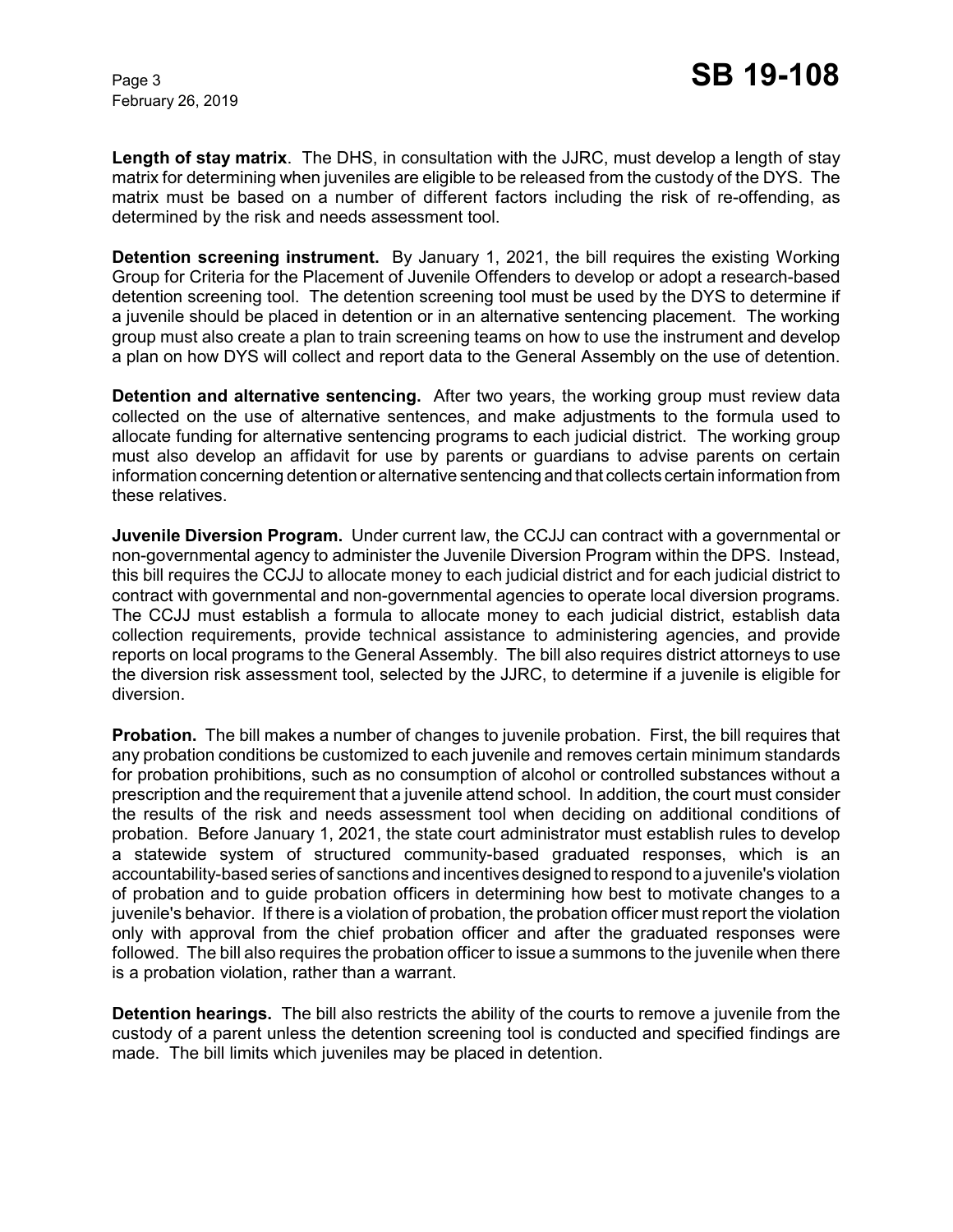# **Background**

Currently, there are 18 diversion programs in 15 judicial districts serving about 1,400 youths in the state. According to a 2016 survey by the Council of State Governments, there may be up to 2,900 total juveniles statewide who could qualify for the diversion program.

## **Assumptions**

The fiscal note makes the following assumptions:

- *JJRC committee.* The JJRC will meet as a full committee four times per year. The committee will establish six subcommittees to study the various issues. Members of the General Assembly will only serve on the full committee.
- *Vendor selection.* In July 2020, the JJRC will select a vendor to identify, adopt, and conduct training on the various tools.
- *Tool selection.* In January 2021, the risk and needs assessment tool, mental health screening tool, the diversion risk assessment tool, and the detention screening instrument will be selected and work will begin to incorporate these tools.
- *Response standards and rules.* In January 2021, the state court administrator will establish graduated response standards for juvenile probation and rules for probation officers, and will begin incorporating these changes.

## **State Revenue**

To the extent that the bill results in more youths sentenced to probation, rather than committed to the custody of the DYS, revenue from probation fees to the Judical Department will increase. Because it is not known how many cases will be affected by the bill, the revenue increase has not been estimated. Probation fees are subject to the state's TABOR limit.

## **State Expenditures**

The bill increases state expenditures by \$275,230 and 1.6 FTE in the current FY 2018-19, \$3.7 million and 22.6 FTE in FY 2019-20, and \$10.0 million and 24.6 FTE in FY 2020-21. These costs, which are paid from the General Fund, are in the Judicial Department, the DHS, the DPS, and the Legislative Department. These impacts are summarized in Table 2 and discussed below.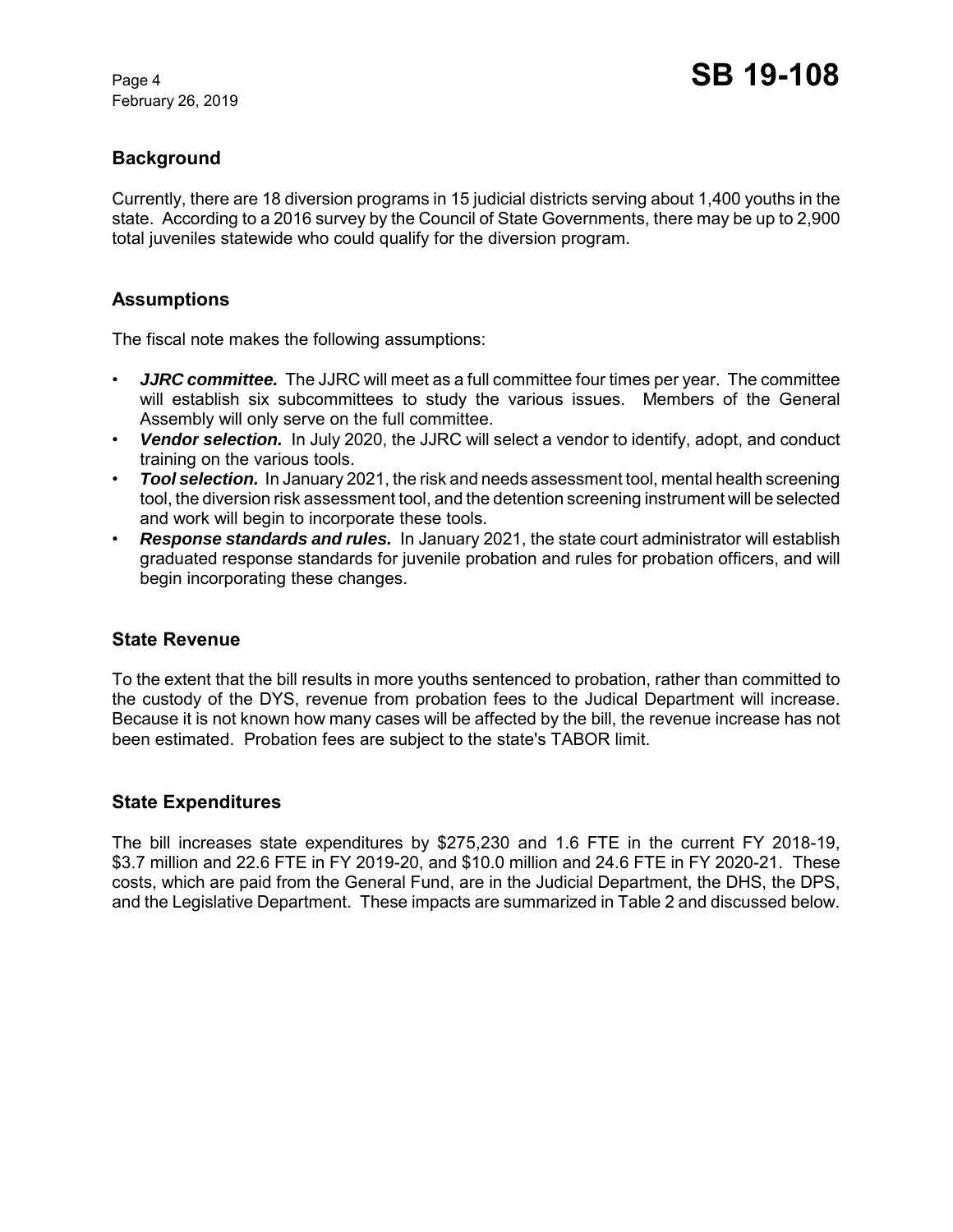#### **Table 2 Expenditures Under SB 19-108**

| <b>Cost Components</b>                             | FY 2018-19<br>(Current Year) | FY 2019-20     | FY 2020-21  |
|----------------------------------------------------|------------------------------|----------------|-------------|
| <b>Judicial Department</b>                         |                              |                |             |
| <b>Personal Services</b>                           | \$112,054                    | \$1,385,402    | \$1,405,779 |
| <b>Operating Expenses and Capital Outlay Costs</b> | \$97,195                     | \$19,380       | \$19,570    |
| <b>Information Technology Costs</b>                |                              |                | \$1,545,840 |
| Centrally Appropriated Costs*                      | \$25,981                     | \$326,332      | \$331,147   |
| FTE - Personal Services                            | 1.6 FTE                      | 20.3 FTE       | 20.6 FTE    |
| <b>Judicial Department (Subtotal)</b>              | \$235,230                    | \$1,731,114    | \$3,302,336 |
| <b>Department of Human Services</b>                |                              |                |             |
| <b>Personal Services</b>                           |                              | \$93,954       | \$140,931   |
| <b>Operating Expenses and Capital Outlay Costs</b> |                              | \$10,741       | \$2,375     |
| Assessment Tools Development and Licensing         |                              | \$30,000       | \$305,000   |
| <b>JJRC Implementation Vendor</b>                  |                              | \$100,000      |             |
| Data and Reporting Requirements                    | \$40,000                     | \$25,000       | \$158,857   |
| <b>Assessment Tools Maintenance</b>                |                              |                | \$4,199,160 |
| Centrally Appropriated Costs*                      |                              | \$23,588       | \$34,939    |
| FTE - Personal Services                            |                              | <b>1.7 FTE</b> | 2.5 FTE     |
| <b>DHS (Subtotal)</b>                              | \$40,000                     | \$283,283      | \$4,841,262 |
| <b>Department of Public Safety</b>                 |                              |                |             |
| <b>Personal Services</b>                           |                              | \$37,922       | \$118,239   |
| <b>Operating Expenses and Capital Outlay Costs</b> |                              | \$3,392        | \$6,223     |
| Diversion Program Expansion                        |                              | \$1,519,936    | \$1,519,936 |
| <b>Training and Technical Assistance</b>           |                              | \$32,096       | \$32,096    |
| Evaluation                                         |                              | \$113,000      | \$113,000   |
| Centrally Appropriated Costs*                      |                              | \$10,920       | \$29,437    |
| FTE - Personal Services                            |                              | $0.6$ FTE      | 1.5 FTE     |
| <b>DPS (Subtotal)</b>                              |                              | \$1,717,266    | \$1,818,931 |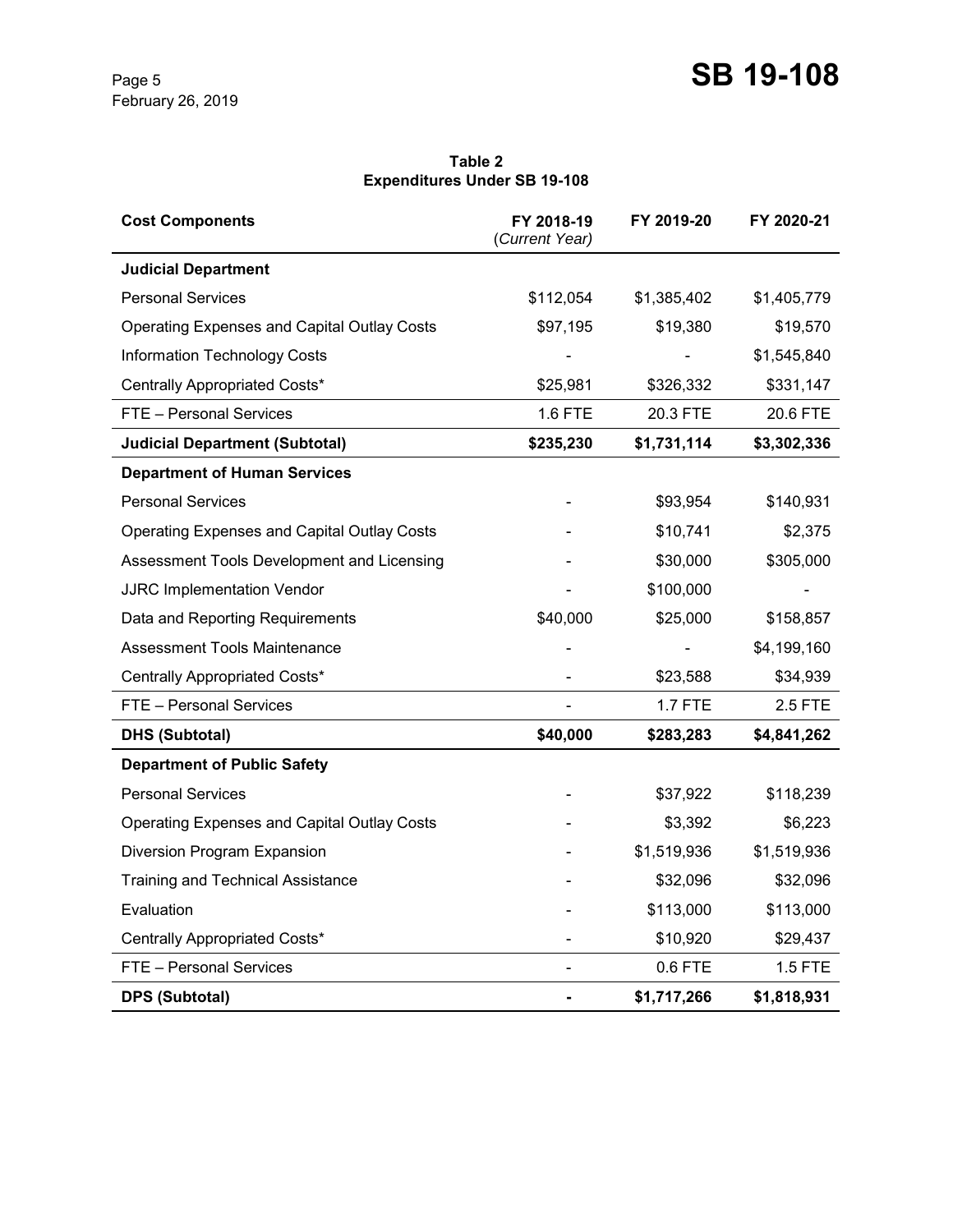| FY 2018-19<br>(Current Year) | FY 2019-20                       | FY 2020-21  |  |  |  |
|------------------------------|----------------------------------|-------------|--|--|--|
|                              |                                  |             |  |  |  |
|                              | \$1,329                          | \$1,772     |  |  |  |
|                              | \$2,460                          | \$3,280     |  |  |  |
| $\overline{\phantom{a}}$     | \$119                            | \$158       |  |  |  |
| $\blacksquare$               | \$3,908                          | \$5,210     |  |  |  |
| \$275,230                    | \$3,735,571                      | \$9,967,739 |  |  |  |
| <b>1.6 FTE</b>               | <b>22.6 FTE</b>                  | 24.6 FTE    |  |  |  |
|                              | <b>Total</b><br><b>Total FTE</b> |             |  |  |  |

**Table 2 Expenditures Under SB 19-108 (Cont.)**

*\* Except for centrally appropriated costs in the Judicial Department in FY 2019-20 and FY 2020-21, centrally appropriated costs are not included in the bill's appropriation.* 

**Judicial Department.** The bill increases expenditures in the Judicial Department by \$235,230 and 1.6 FTE in the current FY 2018-19, \$1.7 million and 20.3 FTE in FY 2019-20, and \$3.3 million and 20.6 FTE in FY 2020-21. These impacts are discussed below.

*Personal services.* Starting in the current FY 2018-19, the bill requires 14.5 FTE for probation officers to conduct risk and needs evaluations on every juvenile sentenced to probation. It is assumed that 6,042 cases will require an evaluation and that each evaluation will take 5 hours. This is based on the number of juveniles on probation without a pre-sentence investigation as of writing. Based on the staffing needs of the probation office, it is further assumed that 2.4 FTE for probation supervisors and 2.9 FTE for staff assistants are necessary. Starting in October 2019, to coincide with the start of the JJRC, the department will also need 0.8 FTE for a policy analyst to participate and advise the various committees referenced in this bill. Current year costs are prorated for a May 1 start date. The General Fund paydate shift applies to all positions in their initial year. Staff costs also include operating and capital outlay costs.

*Information technology costs.* Costs will increase in the Judicial Department to update software systems to work with the new assessment tools required by the bill and to modify the probation and case management systems. While the exact cost to update IT systems will depend on which tools are selected, the fiscal note preliminarily estimates a total IT cost of \$1.5 million dollars in FY 2020-21. This estimate is based on 6,840 hours of total work with a rate of \$106 for a software engineer and \$120 per hour for a business analyst.

*Other evaluation and planning costs.* Costs and workload in the Judicial Department will increase in future years to conduct mental health evaluations, complete case plans on all minimum risk juveniles on probation, and provide diversion treatment and services. These costs have not been estimated at this time.

*Trial courts.* Starting in the current FY 2018-19, to the extent the bill leads to increased workload for the courts to make additional findings, workload will increase. Workload may also decrease if more juveniles are placed in diversion programs. Overall, any change in workload is expected to be minimal.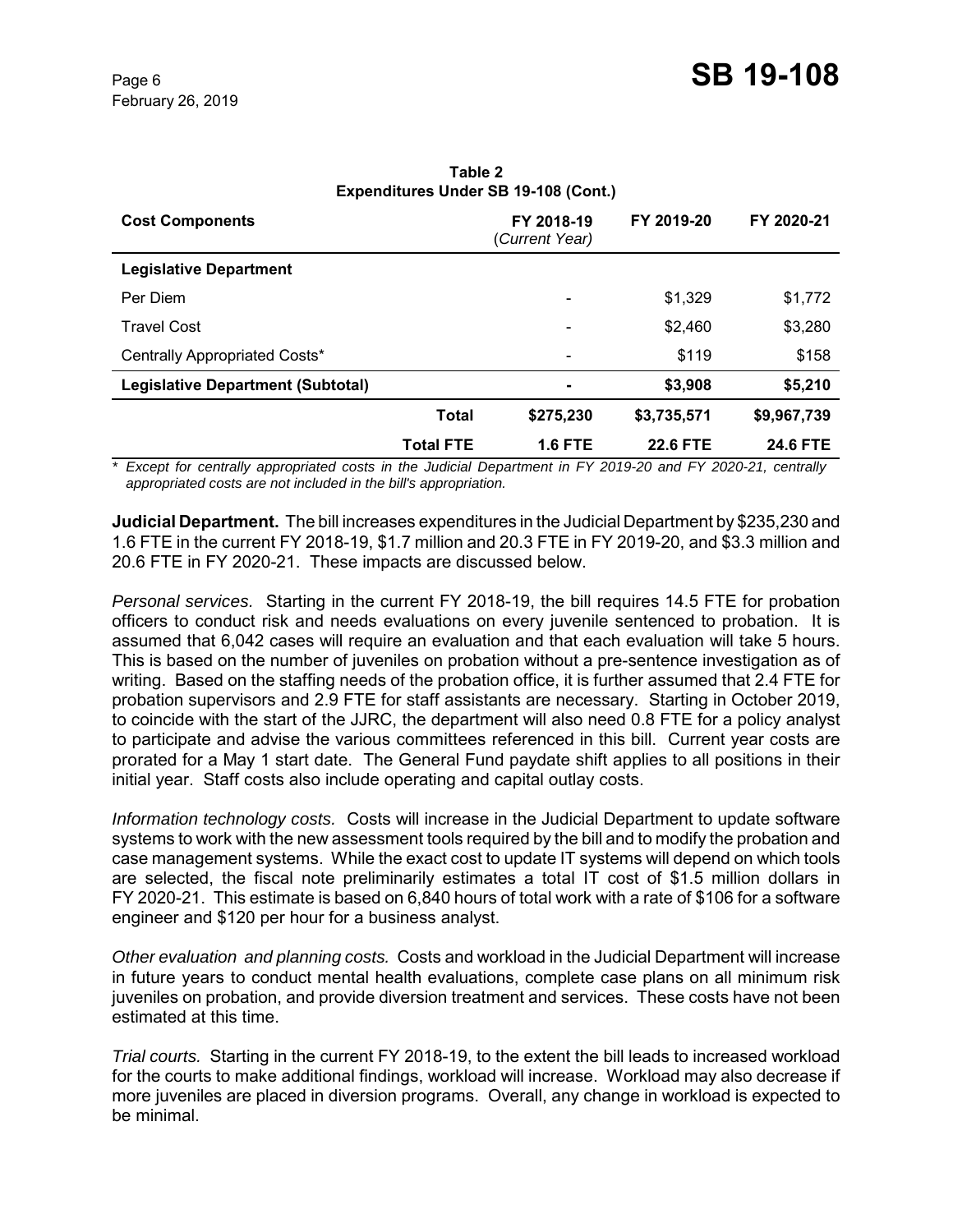*Independent judicial agencies.* Starting in the current FY 2018-19, workload will increase to the Office of the Public Defender, the Alternative Defense Counsel, and the Office of the Child Representative to provide training for staff, contract attorneys, and guardians ad litem on the changes created under this bill. The fiscal note assumes that the increase in workload can be accomplished within existing appropriations.

**Department of Human Services.** The bill will increase costs in the DHS by \$40,000 in the current FY 2018-19, \$283,283 and 1.7 FTE in FY 2019-20, and \$4.8 million and 2.5 FTE in FY 2020-21.

*Personal services.* Starting in FY 2019-20, the bill requires 2.5 FTE for policy analyst staff to assist the JJRC in their duties, coordinate with other agencies on data collection and analysis, and work on the various reports required by the bill. Staff costs include operating and capital outlay costs and are prorated in FY 2019-20 for an October 1 start date, to coincide with the start of the JJRC, and the General Fund paydate shift.

*Assessment tools development and licensing.* The bill will increase costs by \$30,000 in FY 2019-20 and \$305,000 in FY 2020-21 in order to develop and obtain licenses for the various assessment tools outlined in the bill. For FY 2019-20, it is estimated that \$30,000 is needed for the JJRC to contract with a consultant in order to develop a risk and needs assessment tool. For FY 2020-21, it is estimated that \$180,000 is needed to license a mental health assessment tool and to incorporate it into the DYS web application for juvenile intake, and \$125,000 is needed to hire a consultant and license a new detention screening tool.

*JJRC implementation vendor.* In FY 2019-20 only, the DHS requires \$100,000 to contract with a vendor that will provide expertise on tool selection and implementation, as required by the bill.

*Data and reporting requirements***.** The bill increases costs by \$40,000 in the current FY 2018-19, \$25,000 in FY 2019-20, and \$158,857 in FY 2020-21 for data analysis and reporting.These costs are based on similar reporting for other existing reports.

*Assessment tool integration and maintenance.* Beginning in FY 2021-22, costs in the Office of Information Technology will increase to integrate each of the assessment tools with other systems in the DYS. The fiscal note estimates that these costs will be \$4.2 million for initial development and \$648,584 for ongoing maintenance in outyears. This estimate is based on 28,568 hours of contract work at various rates between \$120 to \$165 per hour. The exact implementation cost will depend on which assessment tools are chosen. These costs are paid using funds reappropriated from the DHS.

**Department of Public Safety.** The bill will increase expenditures in the DPS by \$1.7 million and 0.6 FTE in FY 2019-20 and \$1.8 million and 1.5 FTE in FY 2020-21, as described below.

*Personal services.* Starting in FY 2019-20, the DPS requires 0.6 FTE for staff to administer grants to local diversion programs in additional judicial districts. In FY 2020-21, an additional 1.0 FTE is needed for staff to evaluate the diversion risk assessment tool and to assist diversion programs in using the tool. Staffing costs include operating and capital outlay costs. The General Fund paydate shift applies to all positions in their initial year.

*Diversion program expansion.* Starting in FY 2019-20, costs for the diversion program will increase by \$1.5 million to expand the program to an additional seven judicial districts to an estimated population of 1,496 juveniles. The cost increase is estimated on a per capita basis using current program costs. These costs will be paid by the Judicial Department using funds reappropriated from the DPS.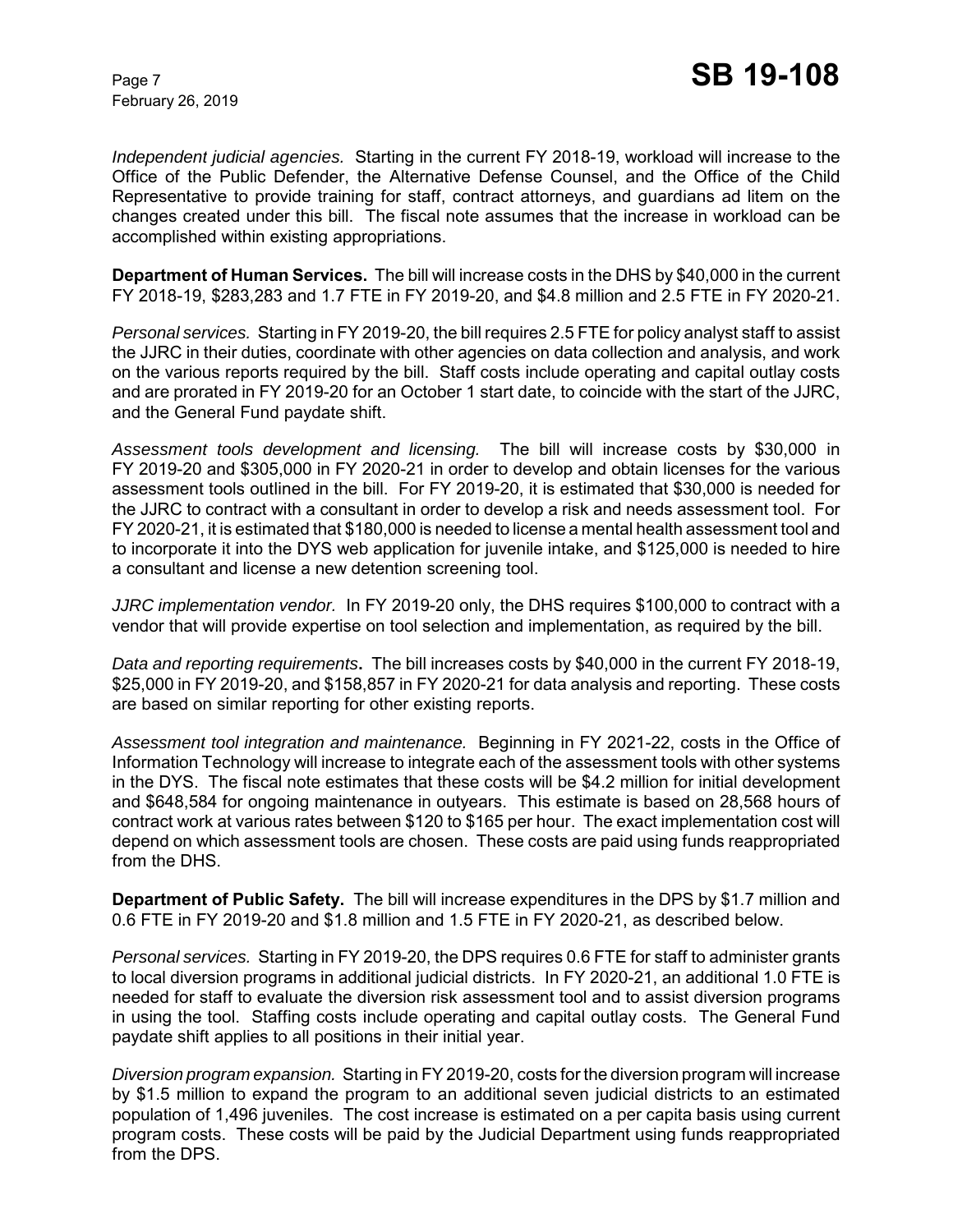*Training and technical assistance.* The bill will increase costs by \$32,096 per year, starting in FY 2019-20, to provide annual training to district attorneys and new program staff as well as provide on-site technical assistance for the diversion program. These costs are based on current costs for the CCJJ.

*Evaluation.* The bill will increase costs by \$113,000 per year starting in FY 2019-20 in order to contract with a vendor and provide an evaluation of each diversion program across the state. This cost is based on expanding the current evaluation to additional judicial districts.

**Legislative Department.** The bill will increase costs to the Legislative Department by \$3,908 in FY 2019-20 and by \$5,210 in FY 2020-21 and future years to reimburse legislators for per diem and expenses related to their service on the JJRC. This analysis assumes that members will serve only on the full committee, which will meet three times in FY 2019-20 and four times in FY 2020-21 and future years.

**Centrally appropriated costs.** Pursuant to a Joint Budget Committee policy, certain costs associated with this bill are addressed through the annual budget process and centrally appropriated in the Long Bill or supplemental appropriations bills, rather than in this bill, except in cases where the bill results in an increase of 20 FTE or more. These costs, which include employee insurance, supplemental employee retirement payments, and leased space in some cases, are shown in Table 3 below.

| <b>Cost Components</b>                                                  | FY 2018-19<br>(Current Year) | FY 2019-20 | FY 2020-21 |
|-------------------------------------------------------------------------|------------------------------|------------|------------|
| <b>Judicial Department</b>                                              |                              |            |            |
| Employee Insurance (Health, Life, Dental, and<br>Short-term Disability) | \$15,963                     | \$202,470  | \$205,463  |
| Supplemental Employee Retirement Payments                               | \$10,018                     | \$123,863  | \$125,684  |
| <b>Judicial Department (Subtotal)</b>                                   | \$25,981                     | \$326,333* | \$331,147  |
| <b>Department of Human Services</b>                                     |                              |            |            |
| Employee Insurance (Health, Life, Dental, and<br>Short-term Disability) |                              | \$15,188   | \$22,339   |
| Supplemental Employee Retirement Payments                               |                              | \$8,400    | \$12,600   |
| <b>DHS (Subtotal)</b>                                                   | \$0                          | \$23,588   | \$34,939   |
| <b>Department of Public Safety</b>                                      |                              |            |            |
| Employee Insurance (Health, Life, Dental, and<br>Short-term Disability) |                              | \$5,946    | \$14,906   |
| Supplemental Employee Retirement Payments                               |                              | \$3,390    | \$10,571   |
| Leased Space                                                            |                              | \$1,584    | \$3,960    |
| <b>DPS (Subtotal)</b>                                                   | \$0                          | \$10,920   | \$29,437   |

#### **Table 3 Centrally Appropriated Costs Under SB 19-108**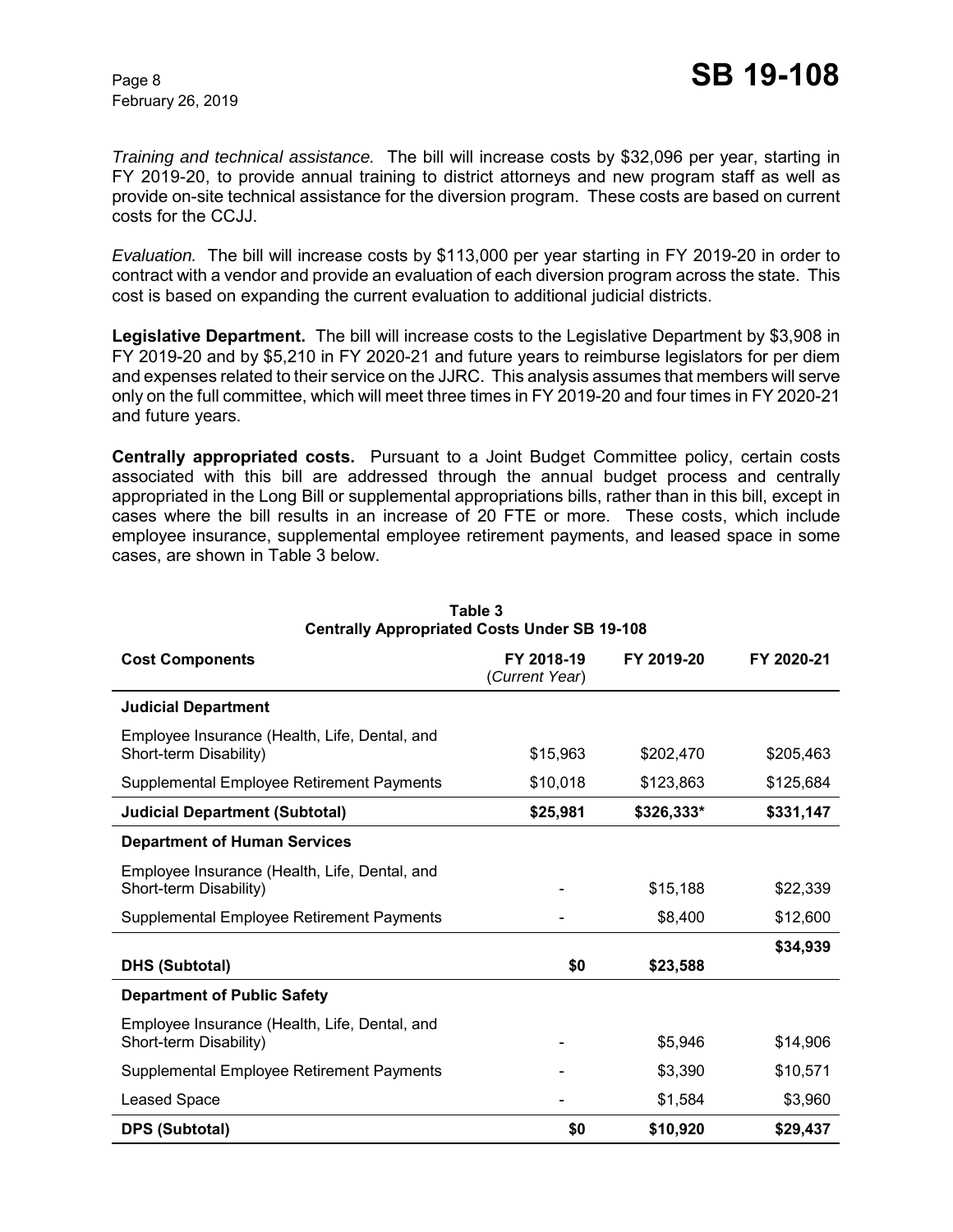| <b>Cost Components</b>                                                  | FY 2018-19<br>(Current Year) | FY 2019-20 | FY 2020-21 |
|-------------------------------------------------------------------------|------------------------------|------------|------------|
| <b>Legislative Department</b>                                           |                              |            |            |
| Employee Insurance (Health, Life, Dental, and<br>Short-term Disability) |                              |            |            |
| Supplemental Employee Retirement Payments                               |                              | \$119      | \$158      |
| <b>Legislative Department (Subtotal)</b>                                |                              | \$119      | \$158      |
| <b>Total</b>                                                            | \$25,981                     | \$355,986  | \$381,150  |

**Table 3 Centrally Appropriated Costs Under SB 19-108 (Cont)**

*\* Pursuant to fiscal note common policies, centrally appropriated costs for bills involving more than 20 FTE are appropriated in the bill rather than through the annual budget process.*

**TABOR refunds.** The bill is expected to increase state General Fund obligations for TABOR refunds in FY 2019-20. Under current law and the December 2018 forecast, the bill will correspondingly increase the amount refunded to taxpayers via sales tax refunds on income tax returns for tax year 2020. The state is not expected to collect a TABOR surplus in FY 2020-21.

## **Local Government**

This bill increases costs and workload to local government entities as described below.

**District attorneys.** The bill will increase costs and workload to district attorney offices throughout the state. It is estimated that 0.8 FTE is needed statewide for an assistant district attorney staff to serve on the various boards required by the bill, estimated to cost approximately \$100,000. In addition, costs will increase for district attorney offices to operate diversion programs, use the diversion risk assessment tool and mental health screening tool, and to collect data as required by the bill. It is estimated that costs for a district attorney's office to operate a diversion program could range between \$60,000 and \$1.5 million, depending on the number of programs in the judicial district and the number of participants. The Colorado District Attorney Council will also need to conduct trainings at an estimated cost of \$3,000. Finally, workload and costs will increase to the extent there are longer hearings due to the higher standard to send a juvenile to detention and for the court to consider the results of the mental health screening tool.

**County departments of human services.** To the extent more children are placed in the custody of a county department of human or social services, costs and workload to that county will increase. However, to the extent the bill encourages more placement of youths with kin, rather than in another form of out-of-home placement, workload and costs will decrease.

**Denver County Court.** Costs and workload will increase for Denver County Court, funded and operated by the City and County of Denver, to the extent the bill increases trial court workload related to required findings of fact and other matters. In addition, workload may decrease if more juveniles are sentenced to diversion rather than other sentences requiring greater ongoing oversight. Overall, any change in workload is expected to be minimal.